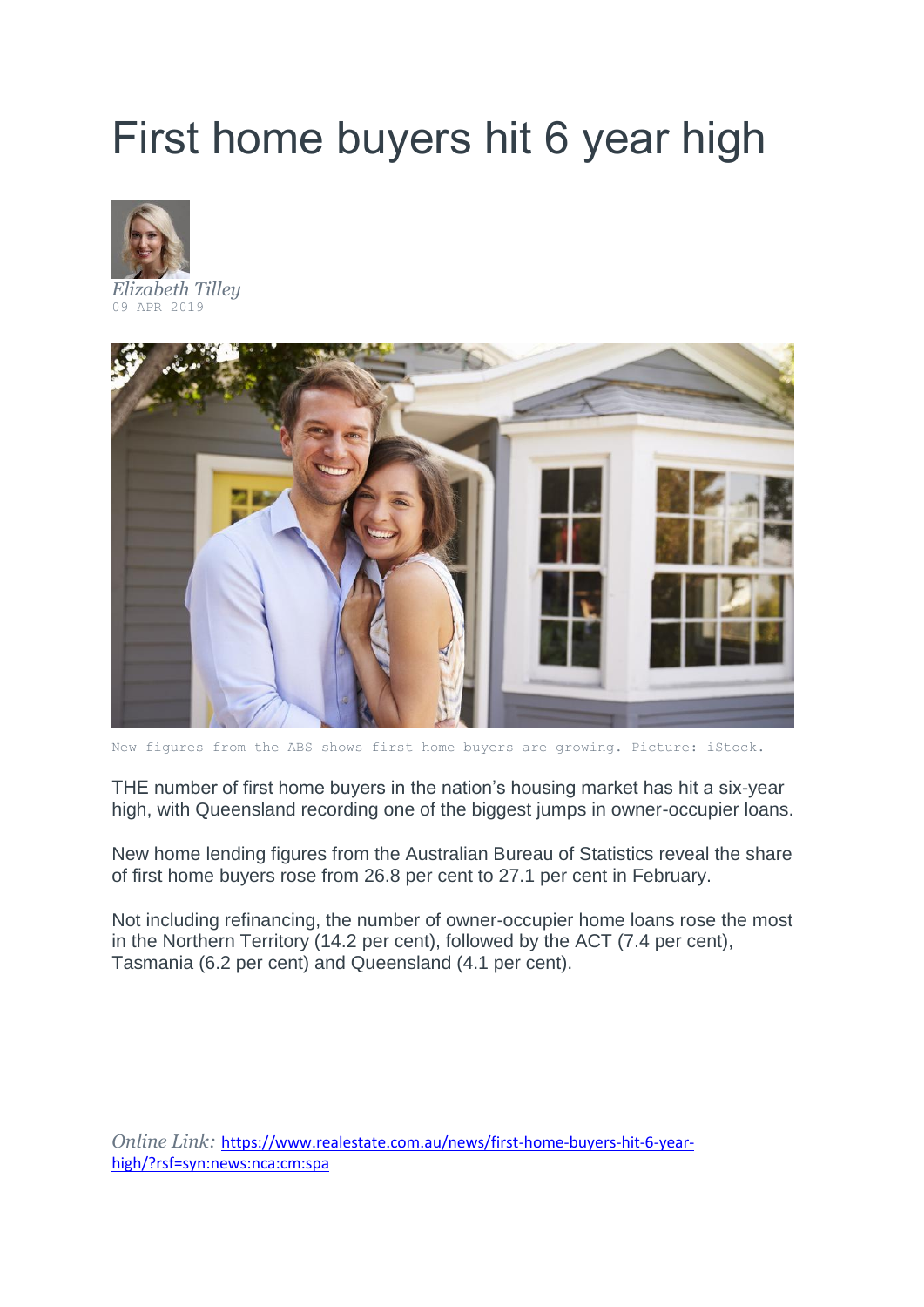

New home lending figures show the share of first home buyers in the market has risen.

Commsec chief economist Craig James said the lift in home lending in February was encouraging.

"The softer home prices are certainly bringing more first home buyers into the market," Mr James said.

"And lower home prices give cashed-up buyers more choice if loan size doesn't change."

Prime Minister Scott Morrison took to Twitter to welcome the figures, tweeting:

"New economic data shows 110,000 first home buyers in the past year.

"Over 275,000 since the last election.

"First home buyers as a share of the market up 5 percentage points since the last election. #BuildingOurEconomy"